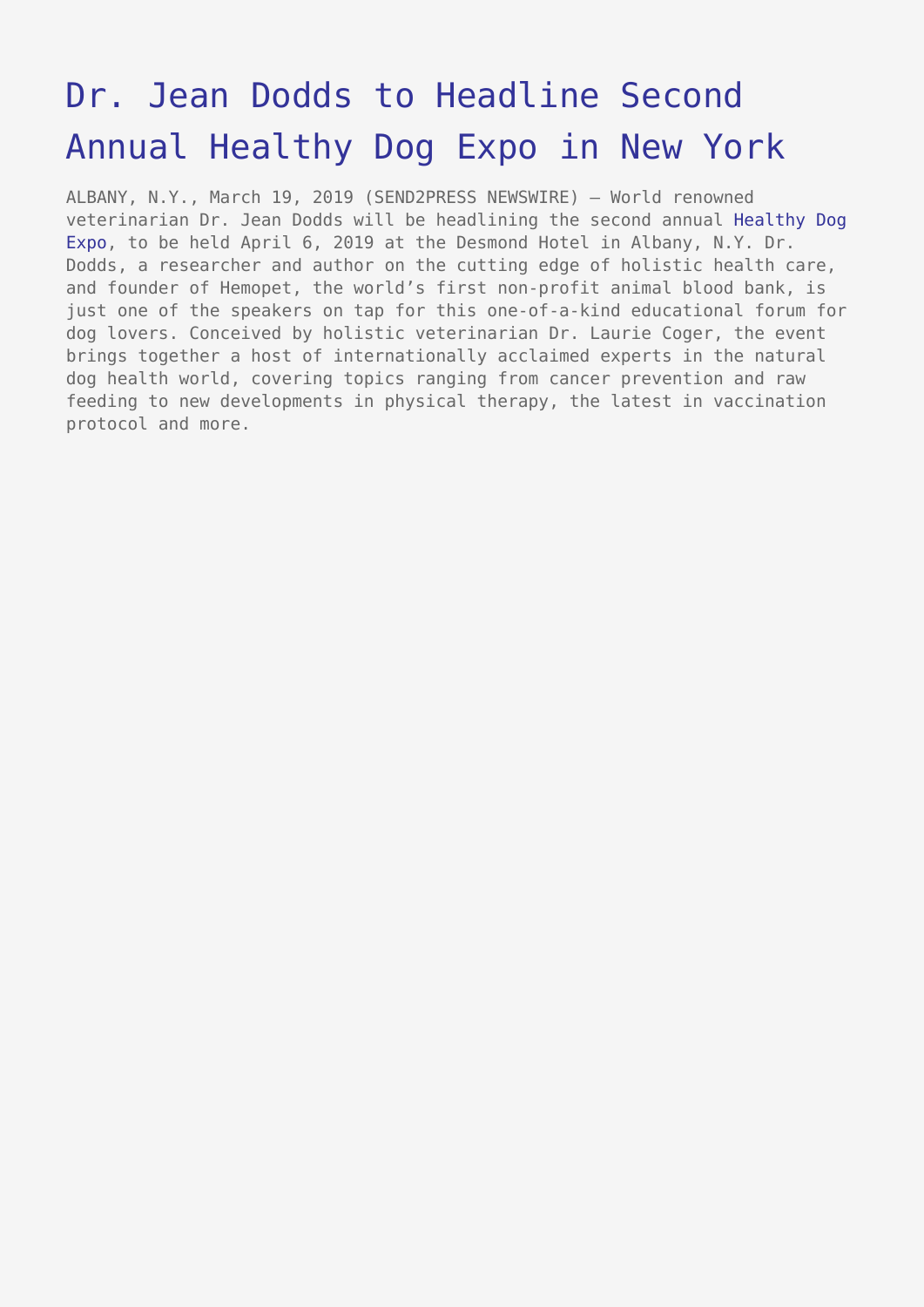

PHOTO CREDIT: DOMINICK CENOTTI, RC IMAGING

Send2Press® Newswire

*\*PHOTO Caption: Healthy Dog Expo Speaker Dr. Debbie Torraca teaches this pup about physical therapy gear. Photo credit: Dominick Cenotti, RC Imaging.*

Today's dogs battle more health challenges than ever before, according to Dr. Coger. She cites rising cancer rates, growing numbers of autoimmune conditions and struggles to mitigate the effects of increased chemical exposure, environmental toxins and a seemingly never-ending string of life threatening food recalls as key challenges facing today's dog owners.

Dr. Coger states, "Our best friends' lifespans are getting shorter and we need to reverse that trend. Now, more than ever, we have to learn to make smart choices that will give our dogs the long, healthy and happy lives they deserve."

**2019 HEALTHY DOG EXPO:**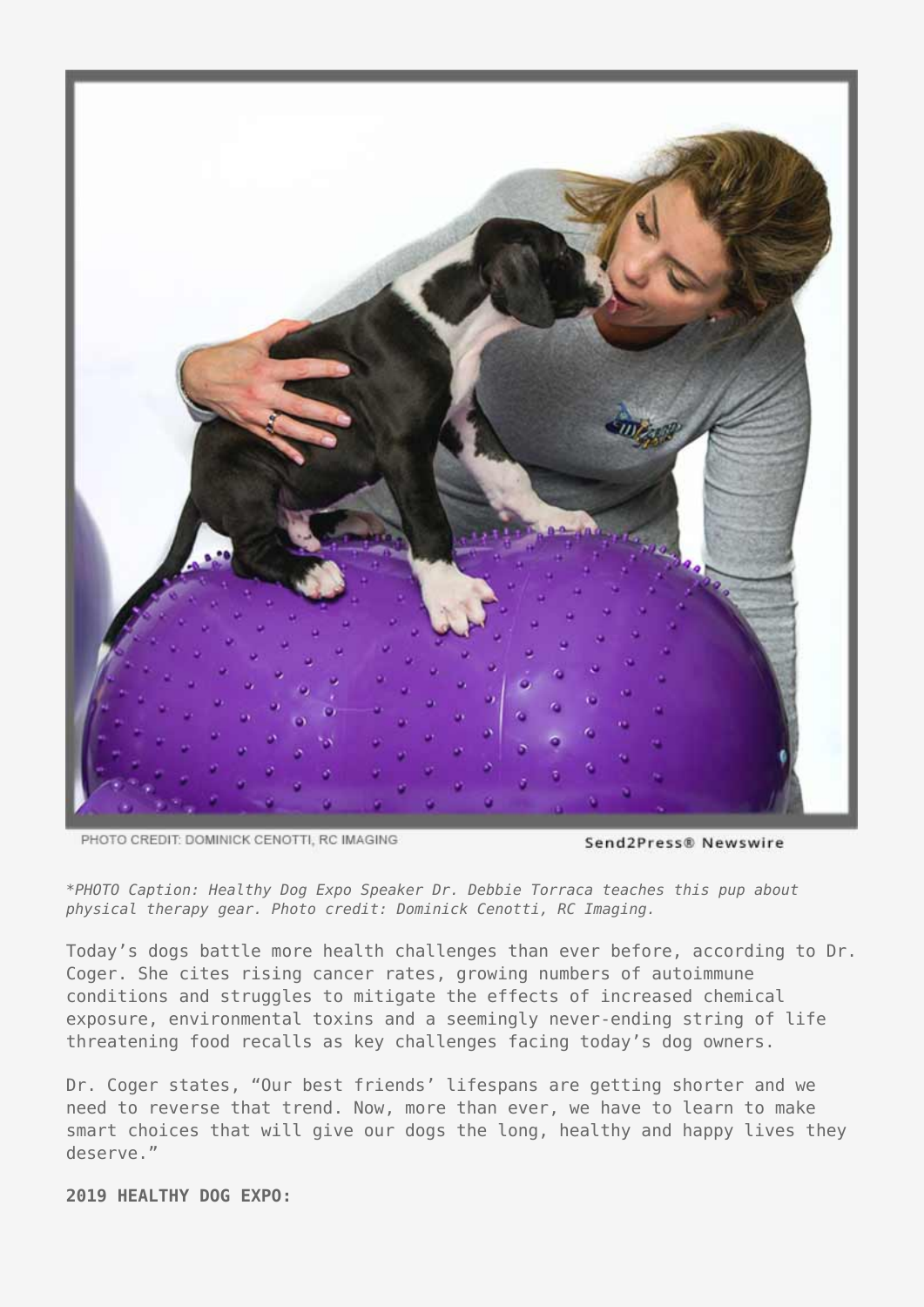- Dodds will be speaking about the latest in vaccines and vaccination protocols. Additional speakers for the event will include:
- Kendra Pope, "An Integrative Approach to Cancer"
- Debbie Gross Torraca, "Latest Developments in Physical Therapy and Injury Assessment"
- Suzanne Clothier, "The Mind-Body Connection"
- Kimberly Gauthier, "Hacking Your Raw Diet: Tips and Tricks for Novice and Veteran Raw Feeders"

Attendees will also have the chance to enjoy informal meet and greets with Billy Hoekman of Answer's Pet Food and Dr. Chris Bessent of Herbsmith. Book signings, raffles and a wide assortment of vendors and exhibitors will round out the day-long event.

Tickets are on sale now for the Healthy Dog Expo, which will run from 7:45 a.m. to 5:30 p.m. at the Desmond Hotel, located at 660 Albany Shaker Road in Albany, NY.

To [register,](http://healthydogexpo.com/registration/) visit<http://healthydogexpo.com/>or call 559-372-6437.

Follow us on our [Facebook page](https://www.facebook.com/HealthyDogExpo/) at <https://www.facebook.com/HealthyDogExpo/> and on Twitter at [@TheWholisticVet](https://twitter.com/TheWholisticVet) for updates.